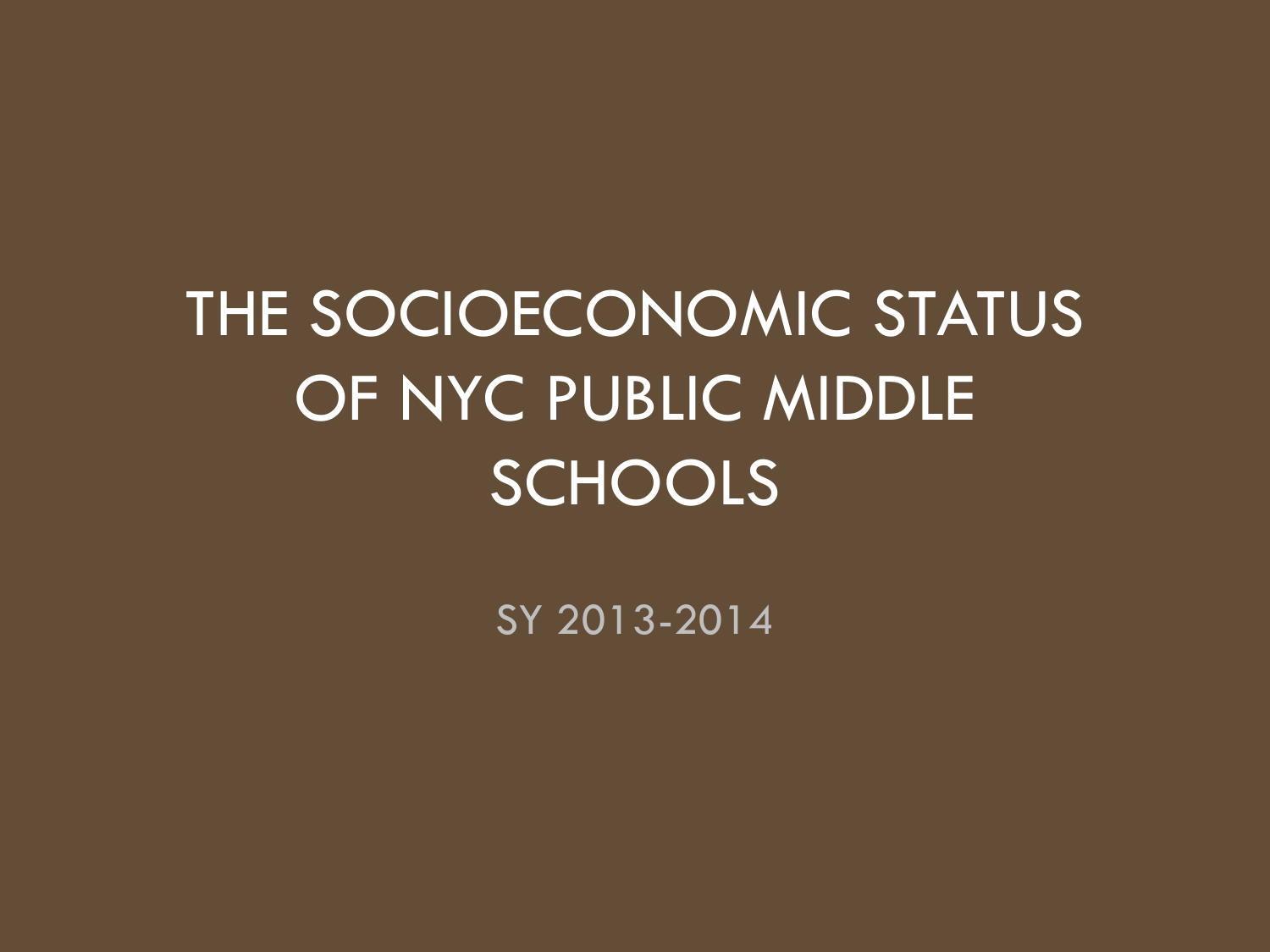### Background Research on SES and Education

- $\Box$  Impact of students' neighborhood socioeconomic conditions on students and schools. Most of the empirical literature on neighborhood effects has focused on poverty
- $\Box$  Newer studies highlight the usefulness of multiple measures of neighborhood socioeconomic status in education research
- Household income and educational attainment: children who relocate to neighborhoods with higher educational attainment and higher income have higher rates of college attendance and earnings as adults
- $\square$  Exposure to a violent felony affects students' ability to focus on academic tasks and is associated with reduced standardized test performance.
- □ Concentration of neighborhood factors in schools affect student achievement, motivation, interactions with classmates and teachers.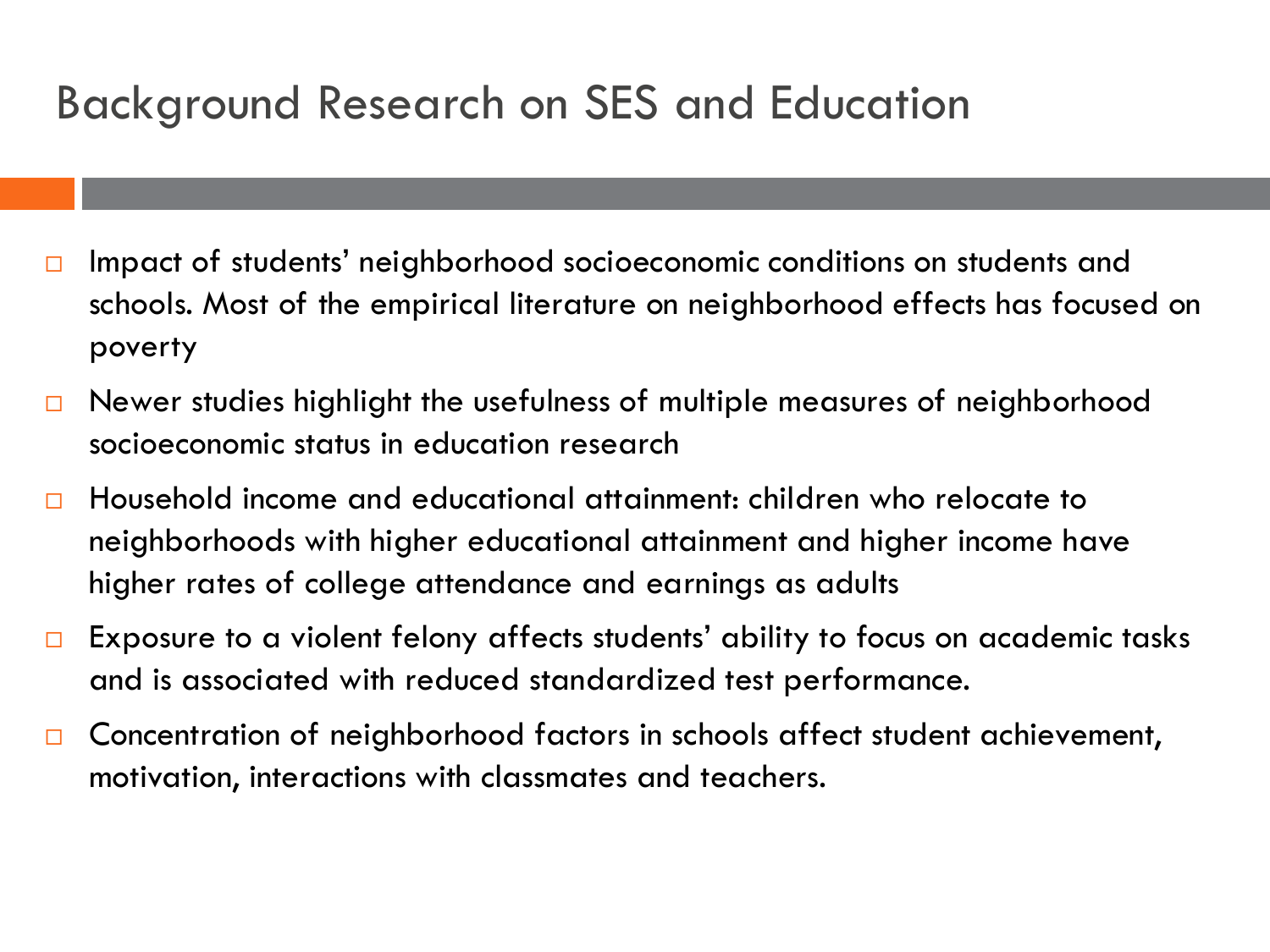### Four Characteristics of SES

**Violent**  5-year average population of the tract \* 1,000 **Crime rate:** Average number of violent felonies committed in each tract over 5 years (2009-2013)

Violent crime **Drug/Alcohol rate**: Sum of hospital admissions in each tract in 2012 / 2012 population of the tract \* 1,000

NYC Open Data (NYPD)

Statewide Planning and Research Cooperative System (SPARCS)

households in each tract averaged over 5g and alcohol hospitalizations **Household income:** Median income of the years (2009-2013)

**Educational** 

**American Community Survey** (ACS) (Census)

**attainme Educational attainment:** Percent of residents ages 25 and drusebold <sub>a</sub> bachelor's degree in each mar averaged over 5 years (2009-2013)

Educational (Census) attainment

**Household** 

Community Survey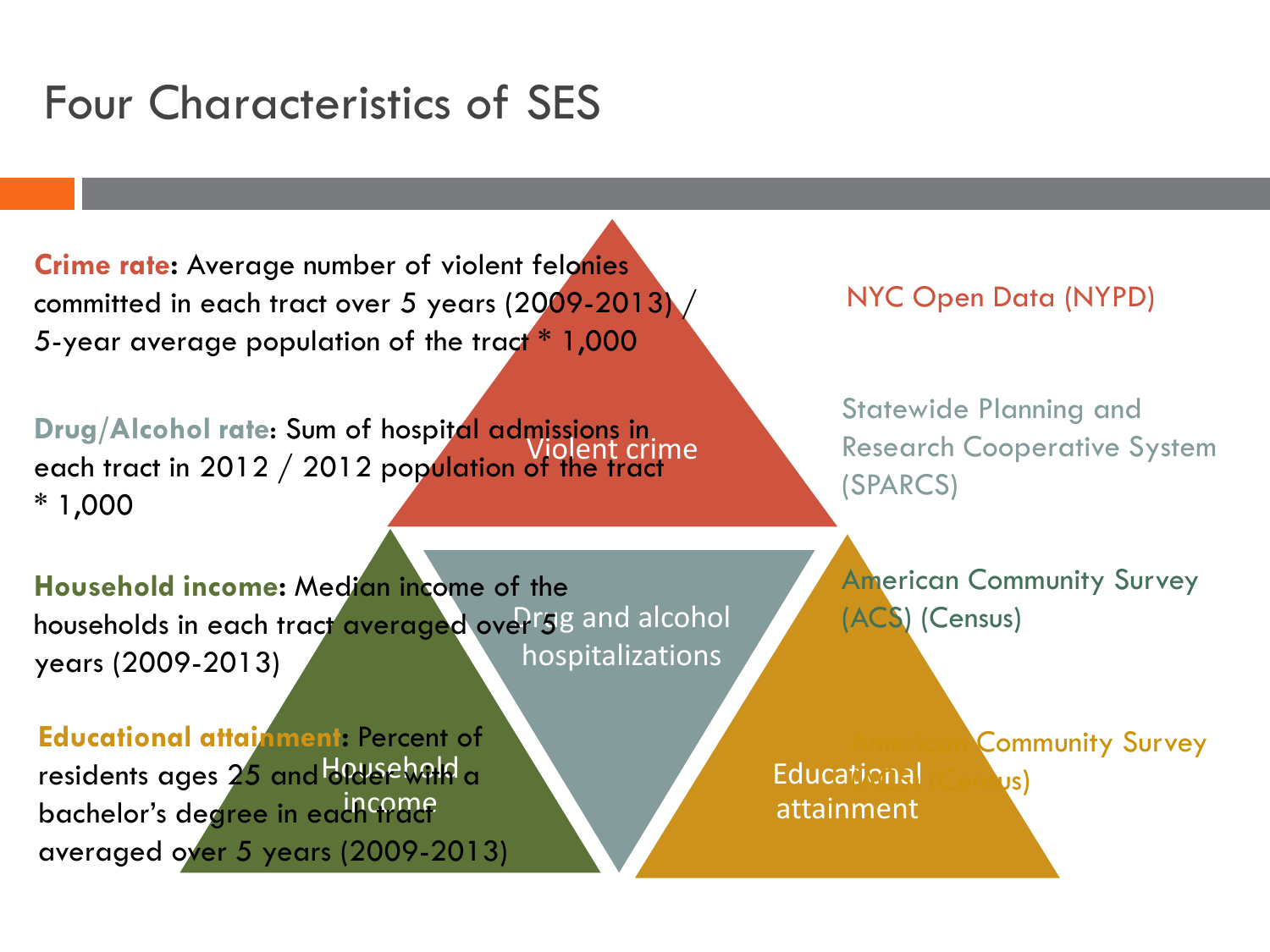### Unit of Measurement: Tract as Neighborhood



□ Census tracts - generally range between 1,200 – 8,000 residents

**Provide the most granular** view of the neighborhood without significantly compromising the reliability of the estimates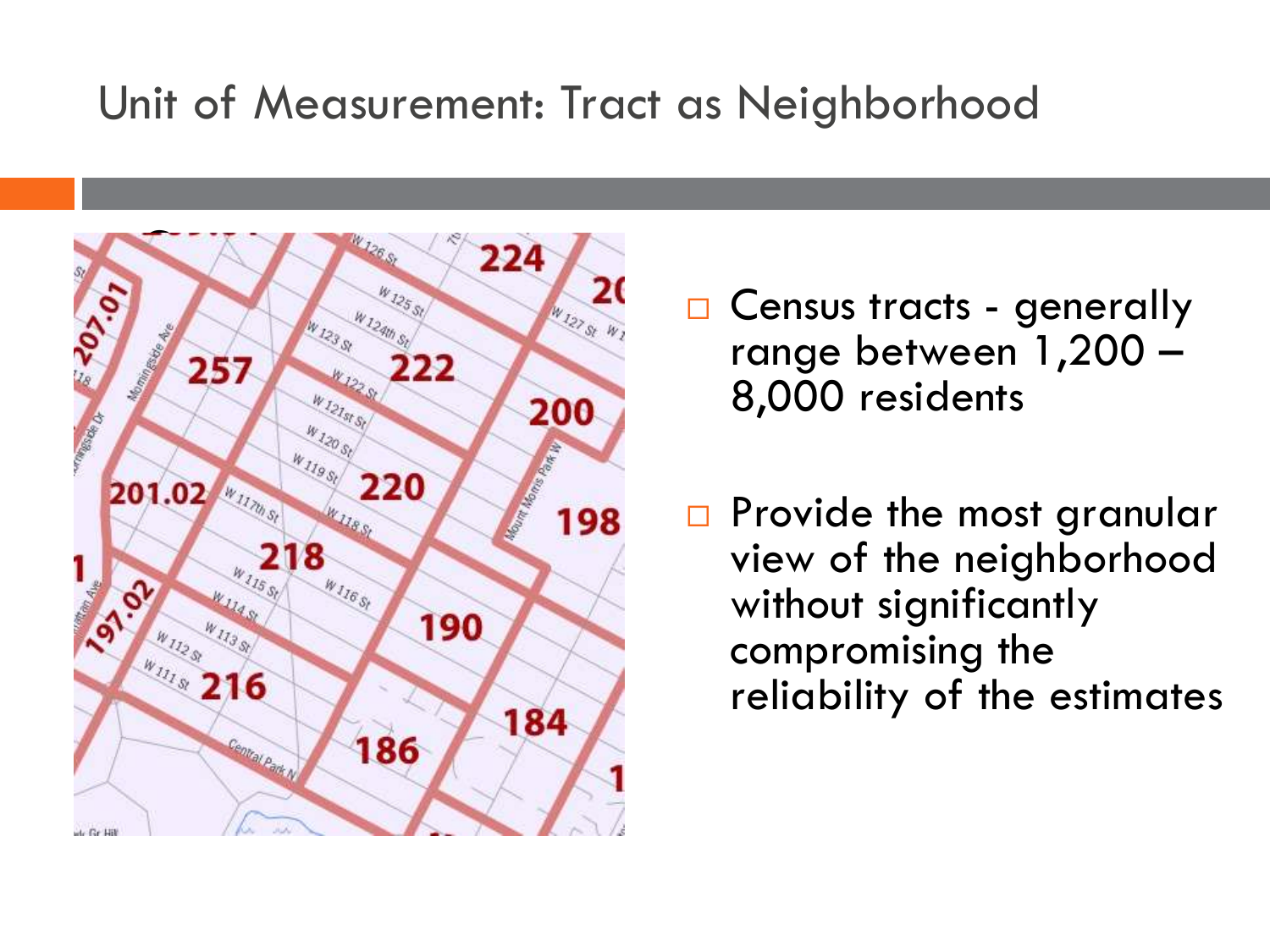# Method of Computing Estimates for Each Student and School

|        |                           | <b>Student's Census</b><br>School Student ID Tract & Borough | <b>Census Tract &amp; Borough on</b><br><b>ACS Dataset</b> | <b>Median Household</b><br><b>Income</b> |
|--------|---------------------------|--------------------------------------------------------------|------------------------------------------------------------|------------------------------------------|
|        |                           | <b>Census Tract 323</b>                                      | <b>Census Tract 323</b>                                    |                                          |
| 01M301 | 3512061 Bronx             |                                                              | <b>Bronx</b>                                               | \$49,335                                 |
|        |                           | <b>Census Tract 2.02</b>                                     | <b>Census Tract 2.02</b>                                   |                                          |
| 01M301 |                           | 3802697 Manhattan                                            | Manhattan                                                  | \$26,355                                 |
|        |                           | <b>Census Tract 2.02</b>                                     | <b>Census Tract 2.02</b>                                   |                                          |
| 01M301 |                           | 7702196 Manhattan                                            | Manhattan                                                  | \$26,355                                 |
|        |                           | <b>Census Tract 24</b>                                       | <b>Census Tract 24</b>                                     |                                          |
| 01M301 |                           | 9112456 Manhattan                                            | Manhattan                                                  | \$25,833                                 |
|        |                           | Census Tract 10.02                                           | <b>Census Tract 10.02</b>                                  |                                          |
|        | 01M301 19602618 Manhattan |                                                              | Manhattan                                                  | \$18,270                                 |
|        |                           | <b>Census Tract 24</b>                                       | <b>Census Tract 24</b>                                     |                                          |
|        | 01M301 25572900 Manhattan |                                                              | Manhattan                                                  | \$25,833                                 |
|        |                           | Census Tract 227.01                                          | Census Tract 227.01                                        |                                          |
|        | 01M301 31412267 Bronx     |                                                              | <b>Bronx</b>                                               | \$32,079                                 |

**Average Neighborhood Income**

01M301 \$29,151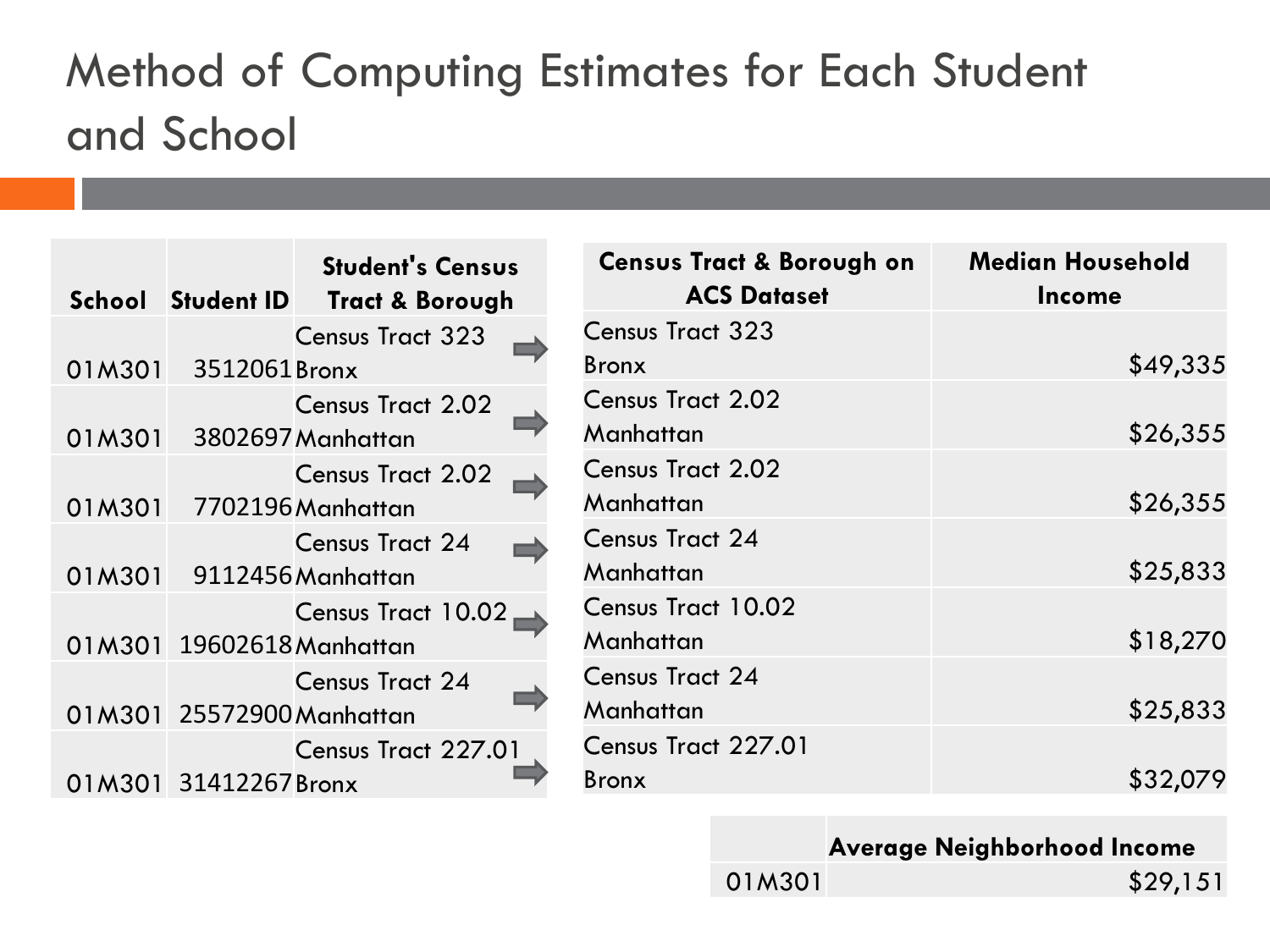### Distribution of SES Characteristics

- $\triangleright$  the city
- $\triangleright$  the middle school student population
- $\triangleright$  the schools they attend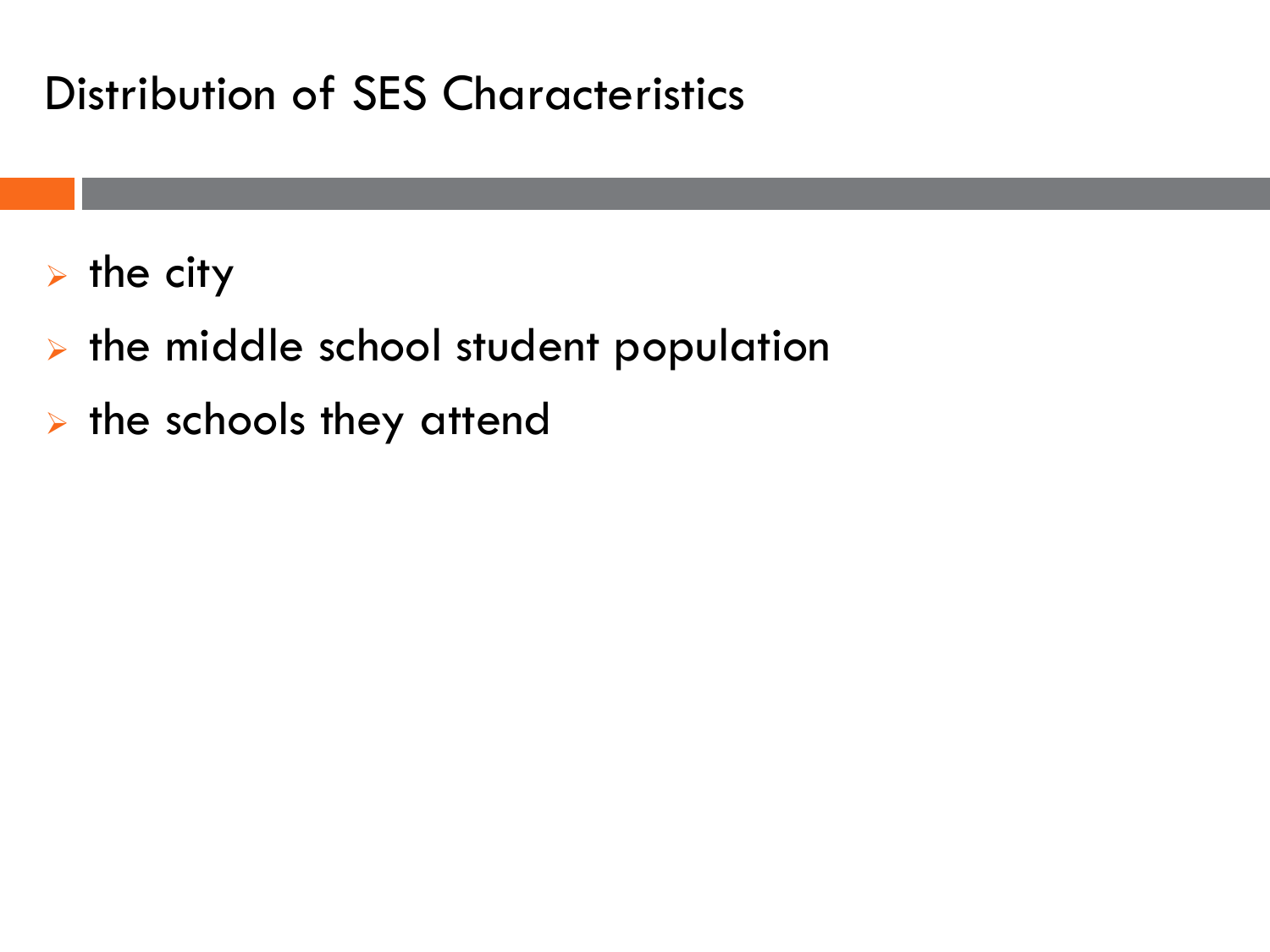- □ 281 middle schools totaling 156,040 students
- $\Box$  Schools that serve only students in grades 5-8
- n Includes Charter schools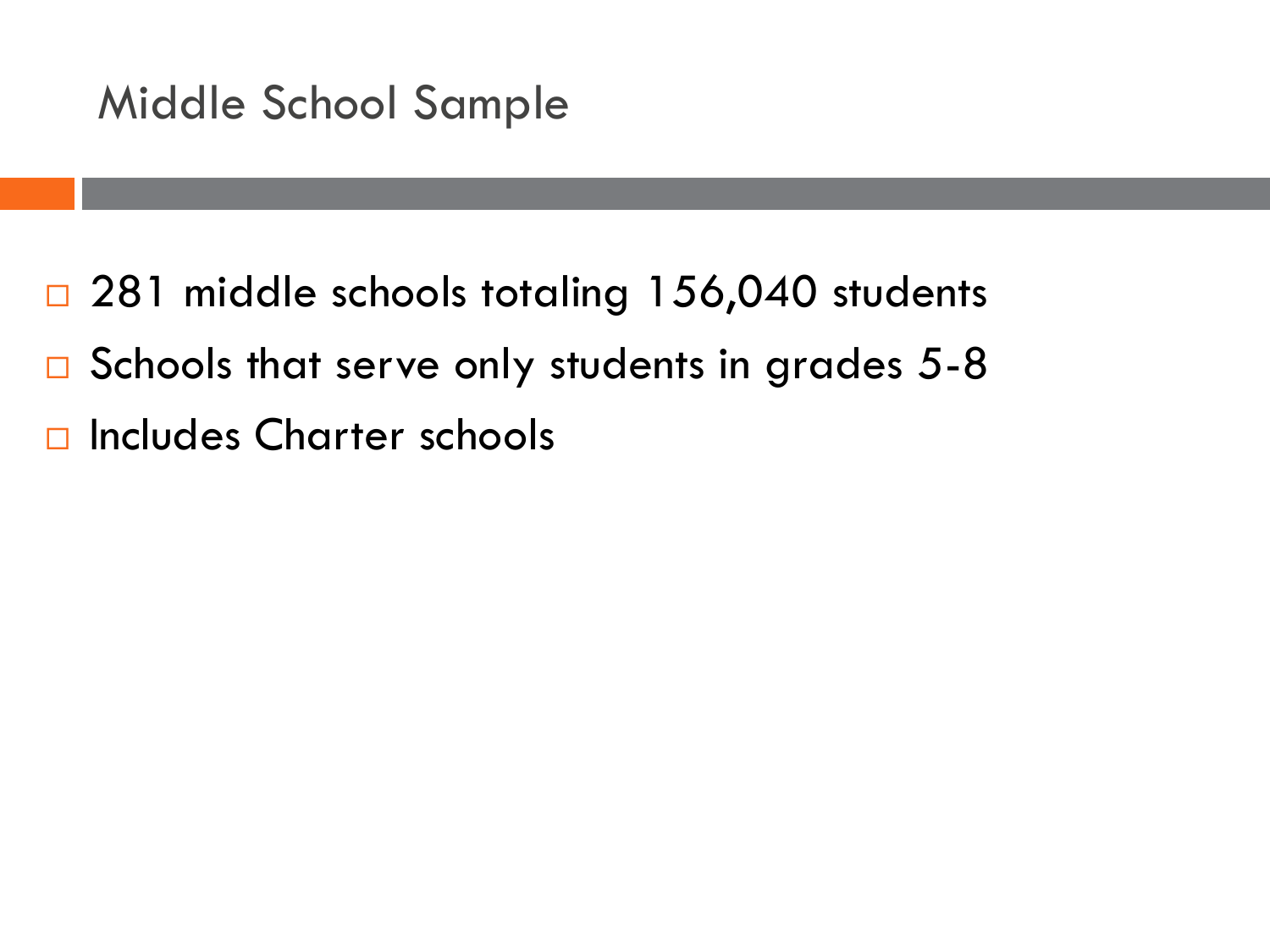### Reliability of Tract Estimates

- □ We follow the Census guideline of excluding estimates that had an error rate of 30 percent
- $\Box$  This metric pertains to income and educational attainment - based on Census survey data
- $\Box$  Crime and drug/alcohol hospitalization rates were excluded for tracts with population below 500
- □ When we aggregate students' neighborhoods to the school level, if a school had over one third of students with an error rate above 30 percent for a particular variable, the variable was excluded from the school entirely
- $\Box$  This affected educational attainment in 83 schools and income in 1 school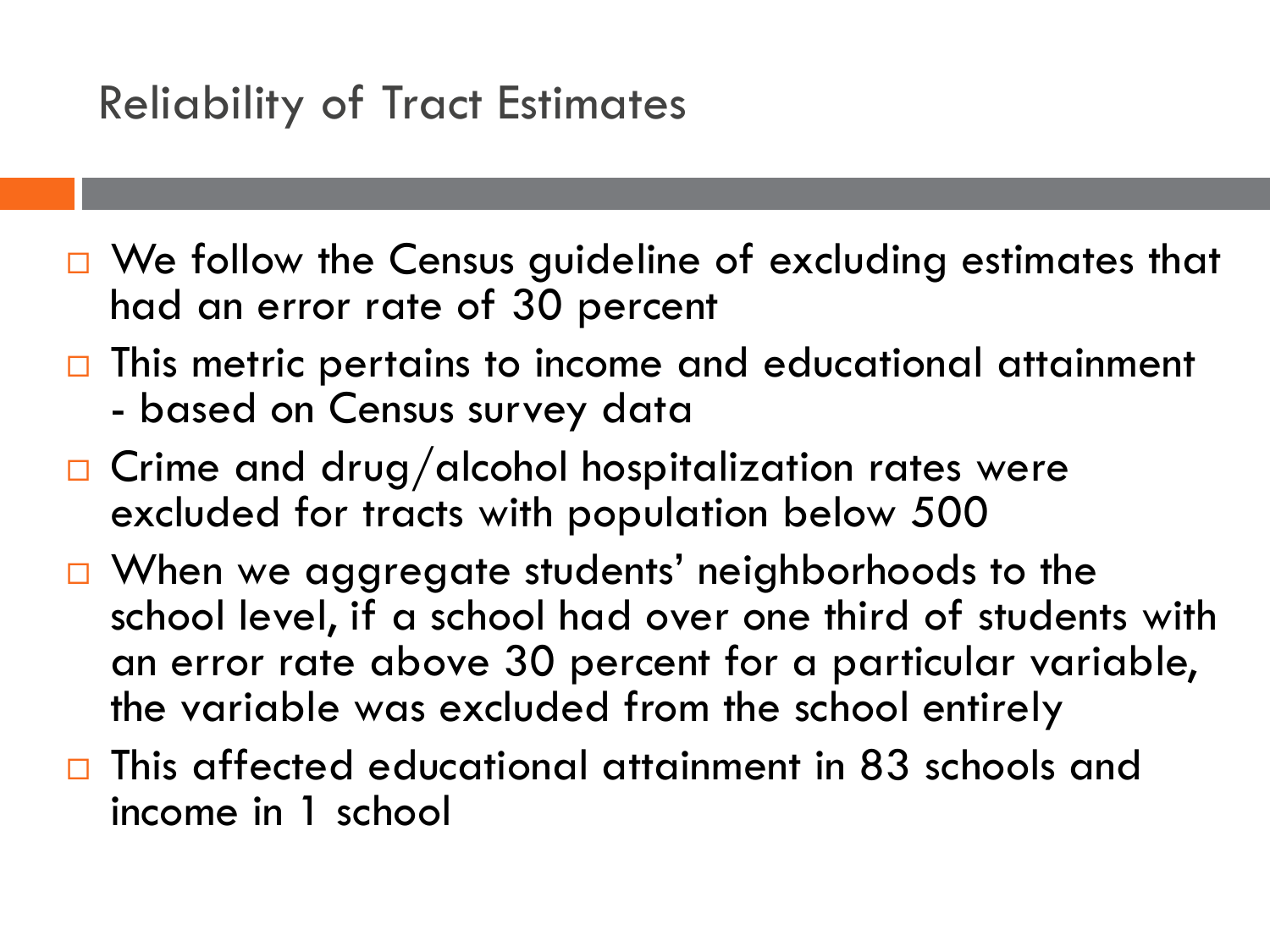#### Median Household Income

| Neighborhood<br><b>Variable</b> | 25 <sup>th</sup> percentile | <b>Median</b> | 75 <sup>th</sup> percentile |
|---------------------------------|-----------------------------|---------------|-----------------------------|
| <b>City Neighborhoods</b>       | \$37,222                    | \$52,803      | \$76,431                    |
| <b>Students' Neighborhoods</b>  | \$32,051                    | \$45,208      | \$62,230                    |
| <b>Middle Schools' Average</b>  | \$31,738                    | \$40,180      | \$51,094                    |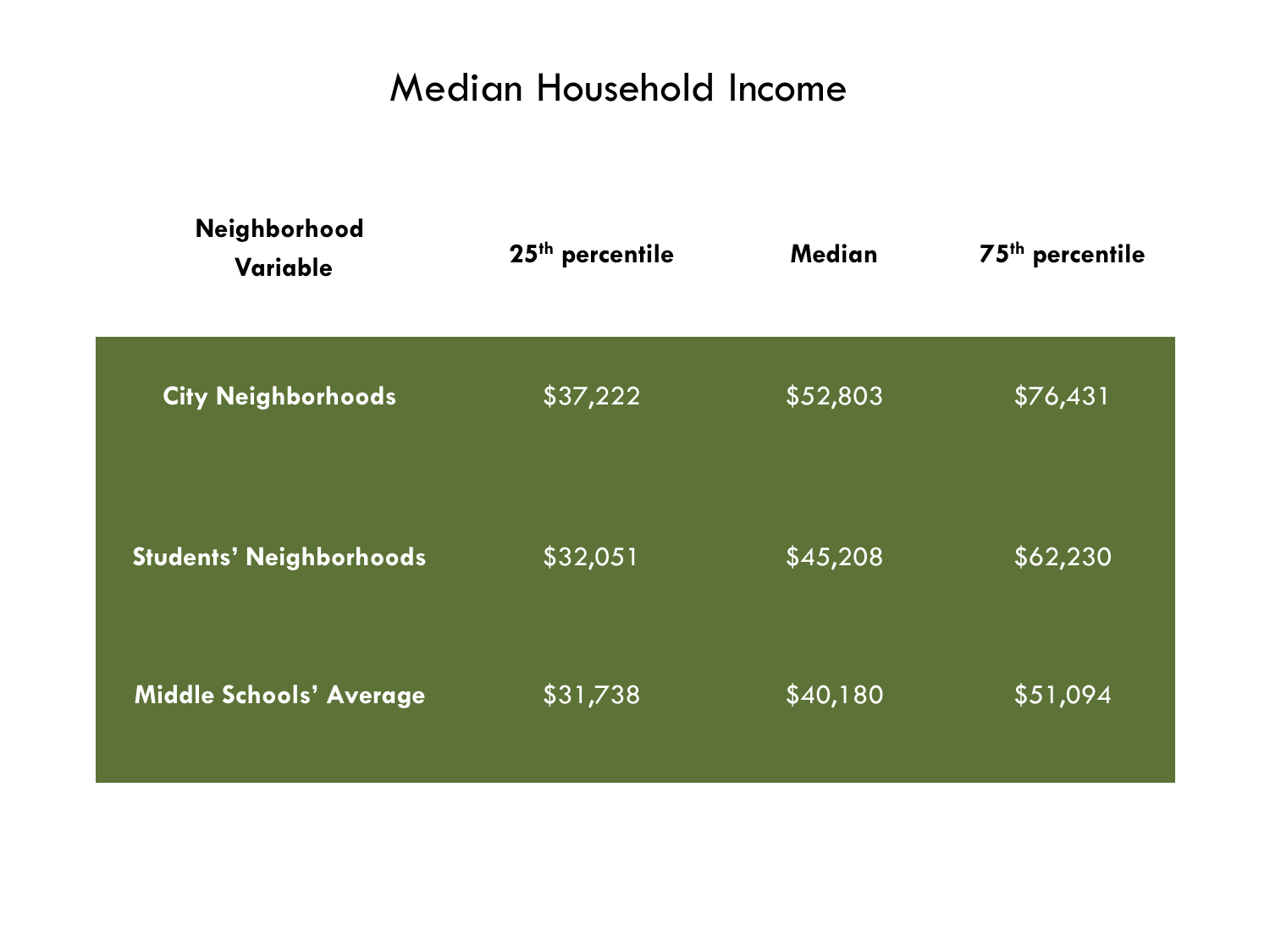#### Educational Attainment

| Neighborhood<br>Variable       | 25 <sup>th</sup> percentile | <b>Median</b> | 75 <sup>th</sup> percentile |
|--------------------------------|-----------------------------|---------------|-----------------------------|
| <b>City Neighborhoods</b>      | 14%                         | 20%           | 29%                         |
| <b>Students' Neighborhoods</b> | 13%                         | 17%           | 22%                         |
| <b>Middle Schools' Average</b> | 14%                         | 17%           | 21%                         |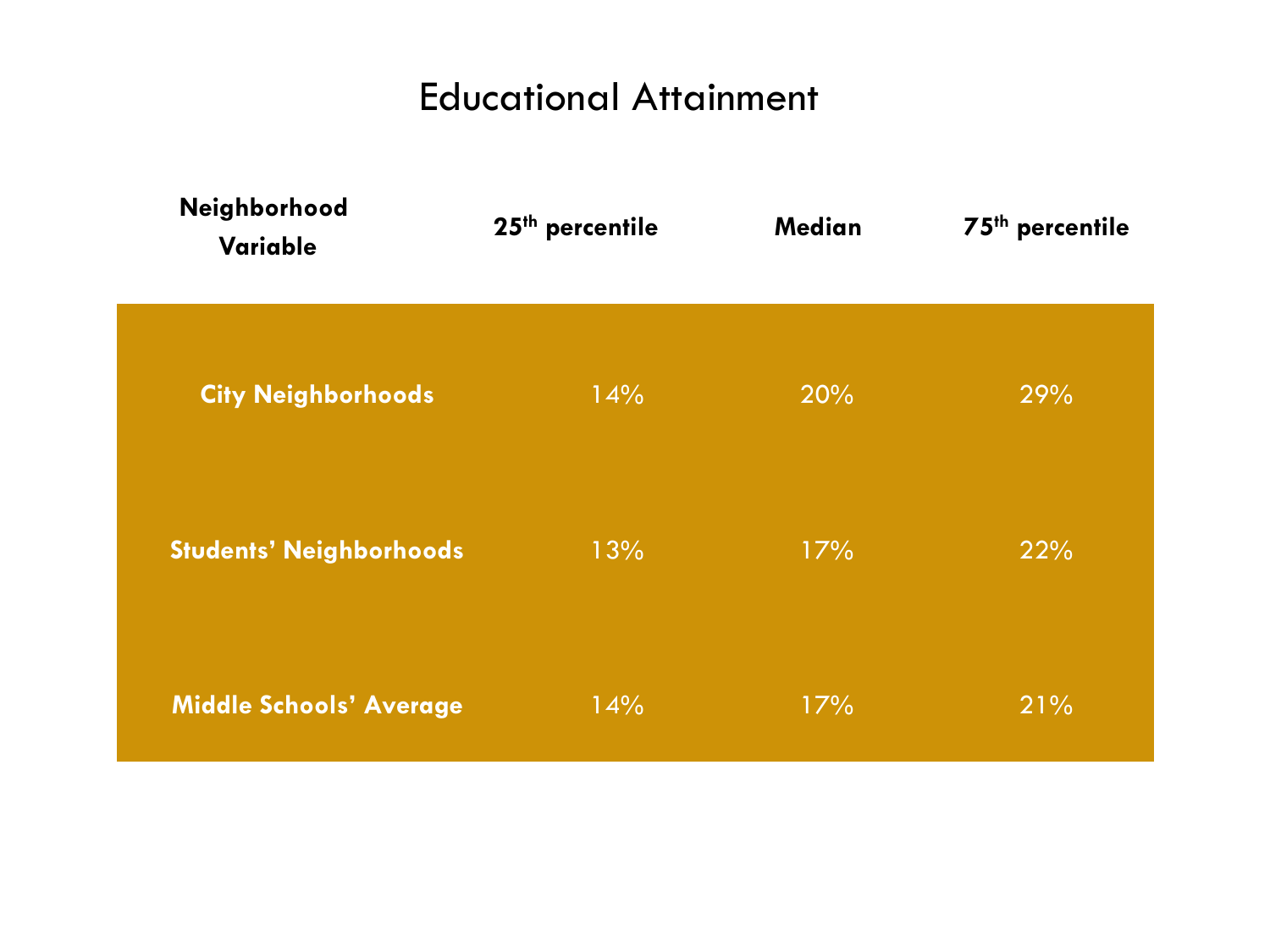

Neighborhood Share of Residents with a Bachelor's Degree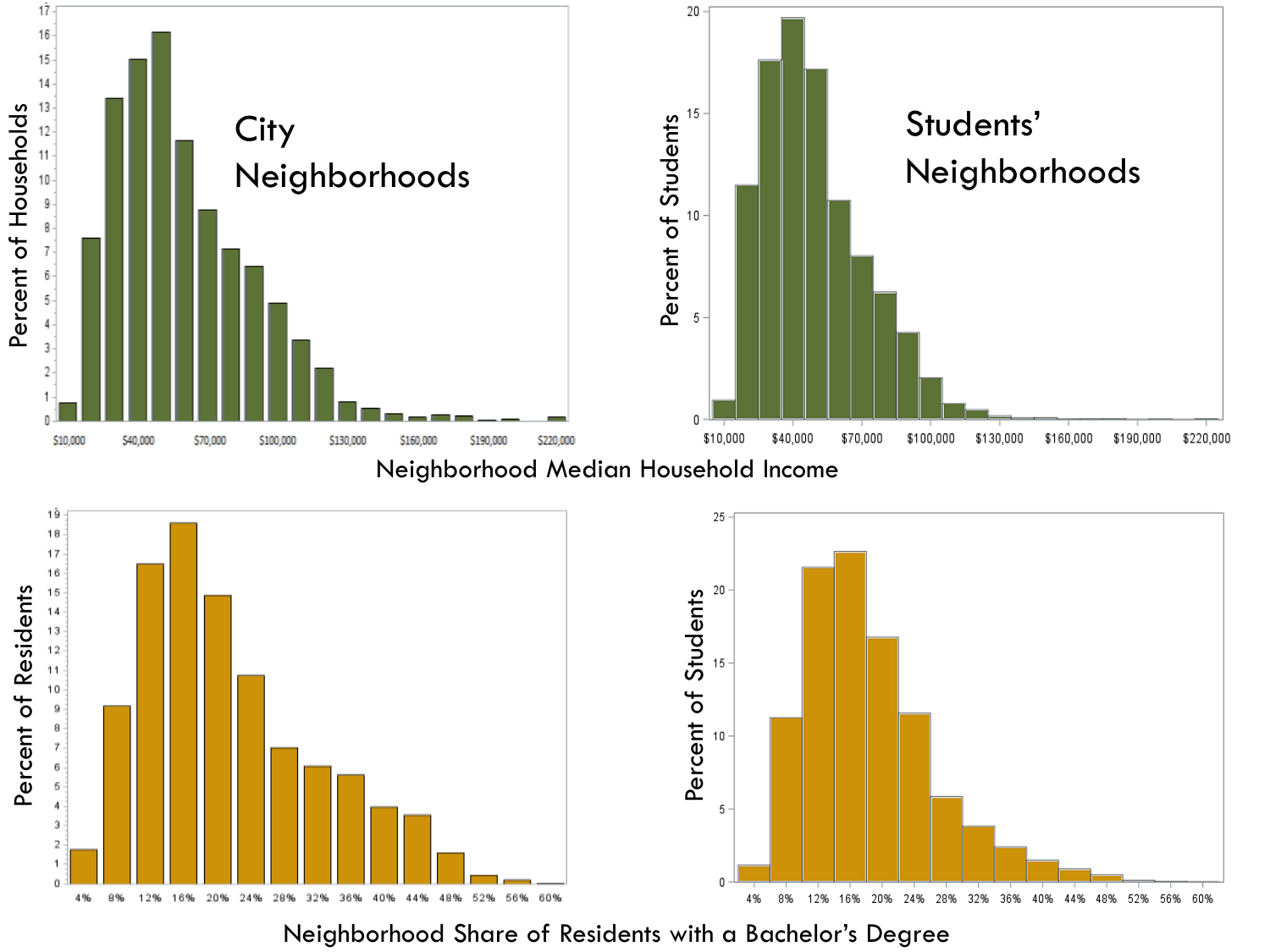# Average Income and Educational Attainment Across Middle Schools

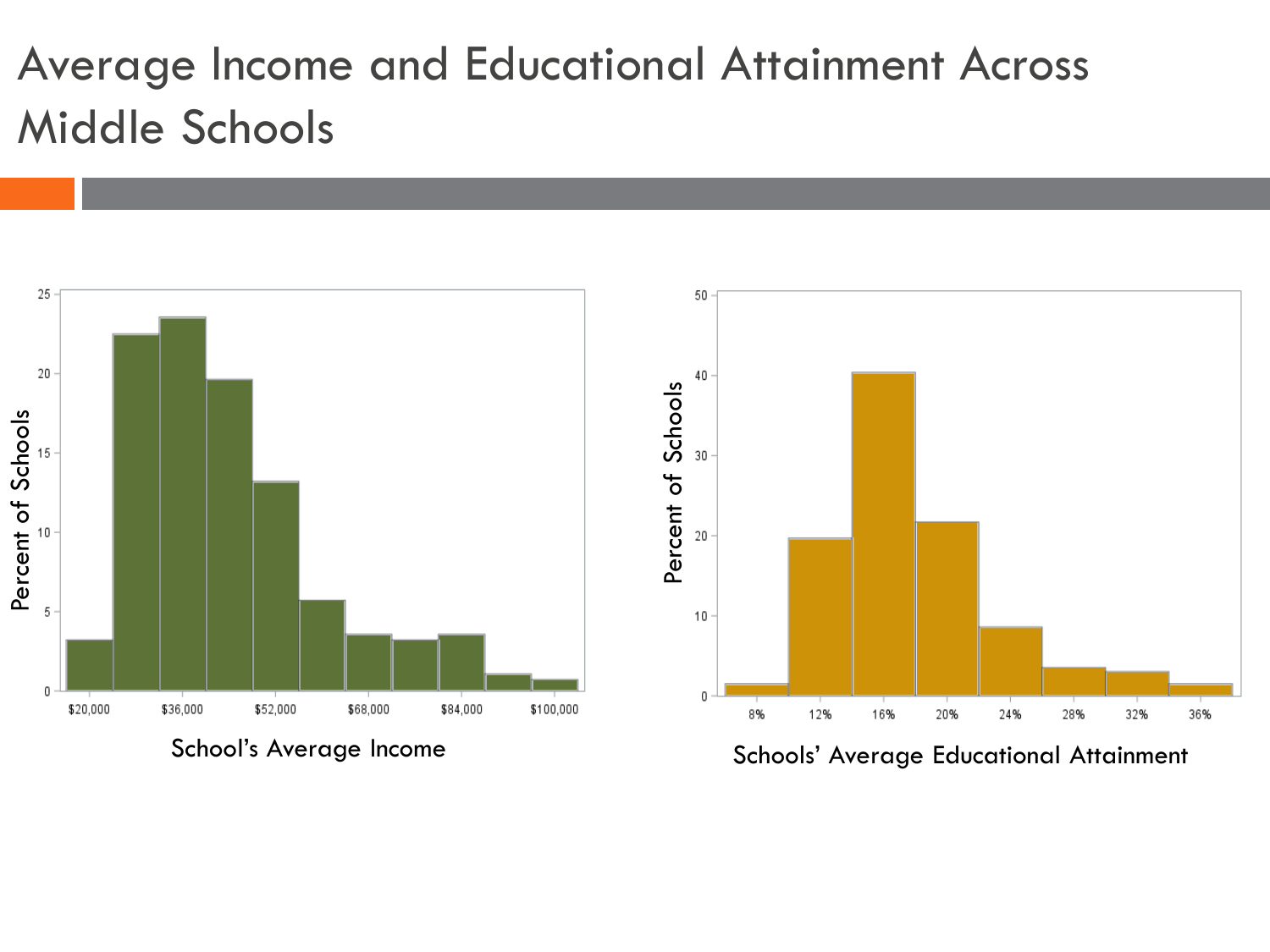#### Rate of Violent Felony Crime per 1,000 Residents

| Neighborhood<br>Variable       | 25 <sup>th</sup> Percentile | <b>Median</b>  | 75 <sup>th</sup> Percentile |
|--------------------------------|-----------------------------|----------------|-----------------------------|
| <b>City Neighborhoods</b>      | $\leq$                      | $\overline{2}$ | 3                           |
| <b>Students' Neighborhoods</b> | $\leq$                      | $\overline{2}$ | $\overline{A}$              |
| <b>Middle Schools' Average</b> | $\overline{2}$              | 3              | $\overline{A}$              |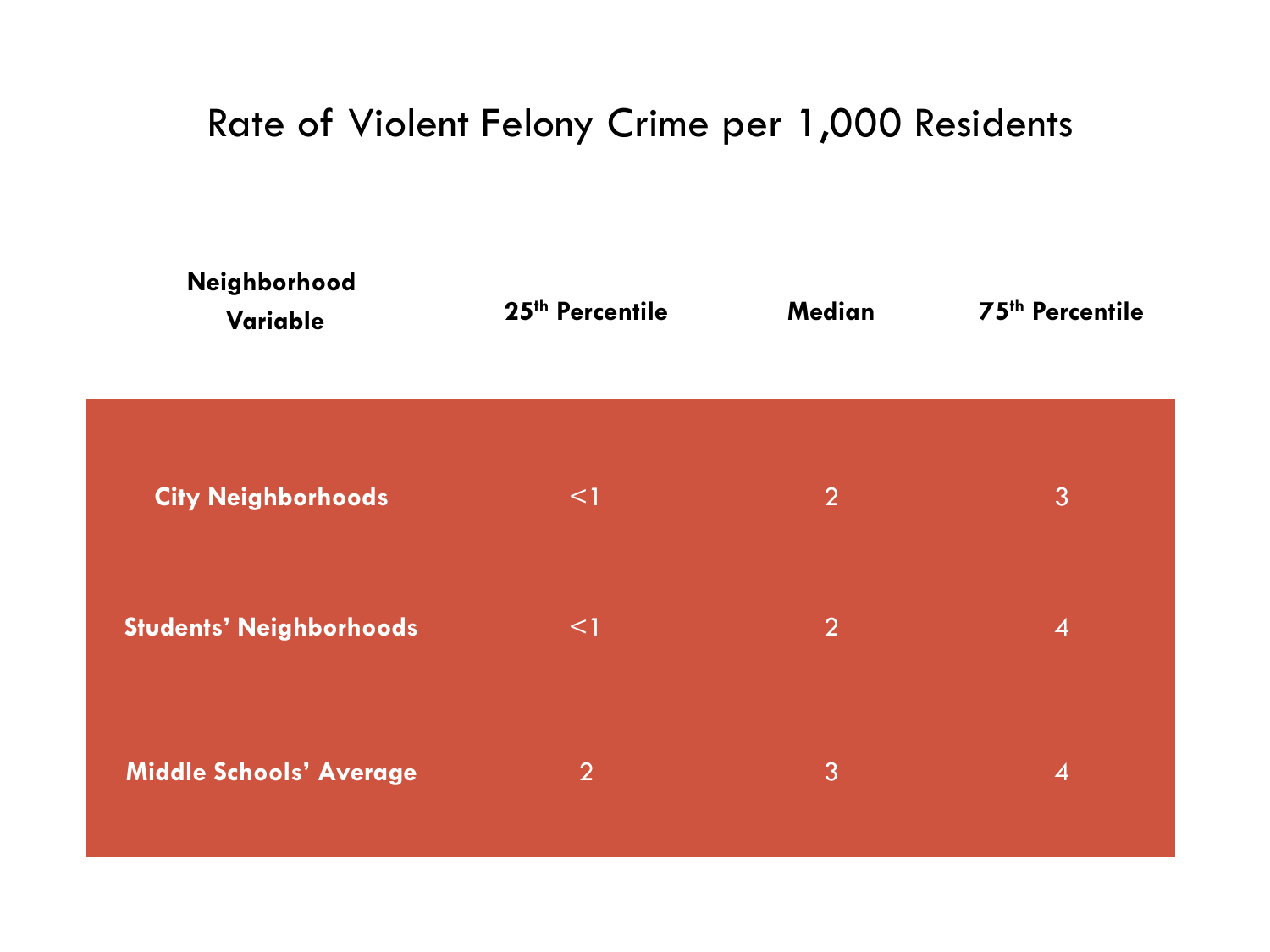#### Rate of Drug and Alcohol Hospitalization per 1,000 Residents

| Neighborhood<br>Variable       | 25 <sup>th</sup> Percentile | <b>Median</b>  | 75th Percentile |
|--------------------------------|-----------------------------|----------------|-----------------|
| <b>City Neighborhoods</b>      | 3                           | 5              | $\overline{7}$  |
| Students' Neighborhoods        | 3                           | 5              | 8               |
| <b>Middle Schools' Average</b> | 5                           | $\overline{7}$ | 10              |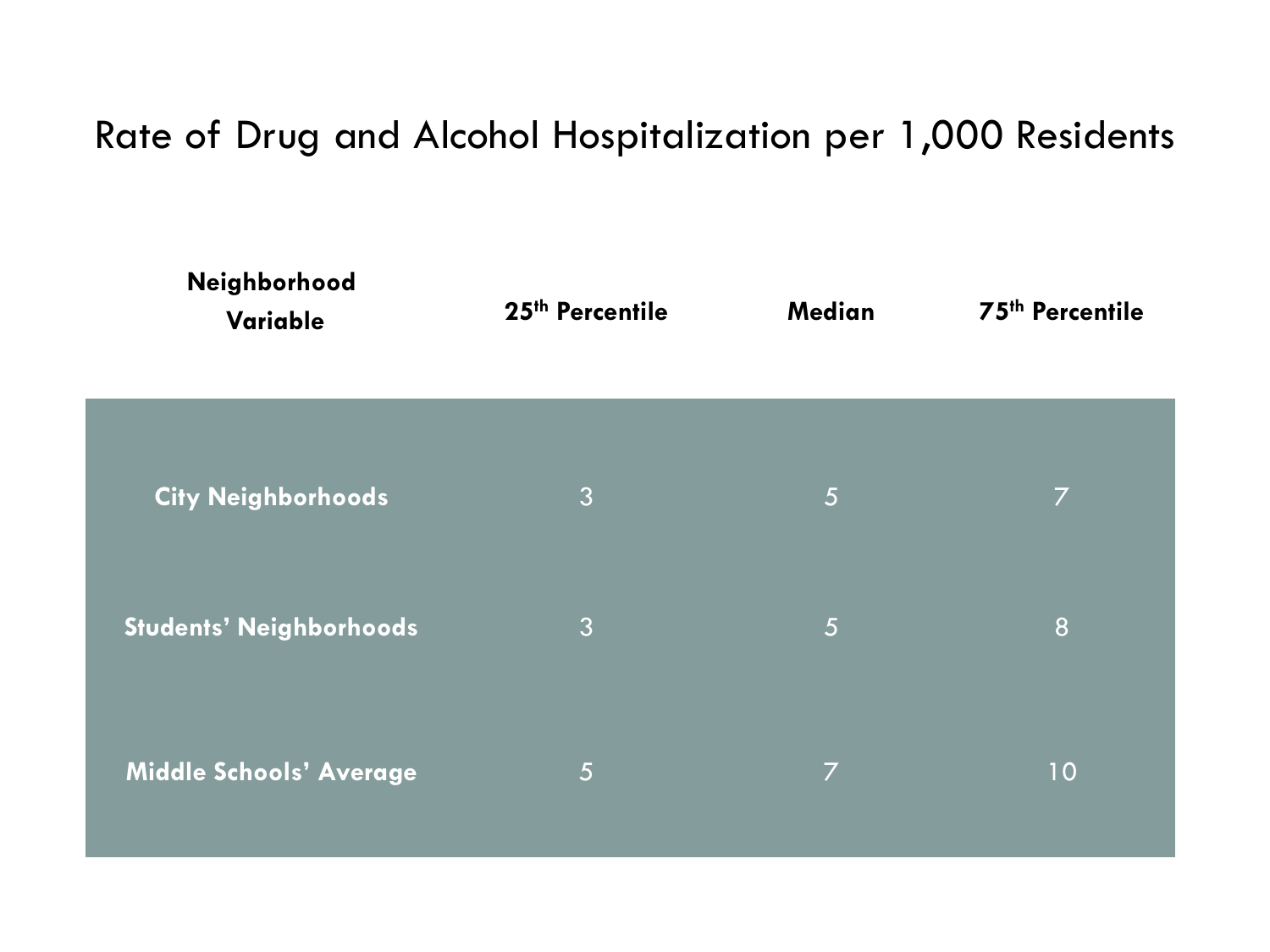

Neighborhood Drug and Alcohol Hospitalization Rate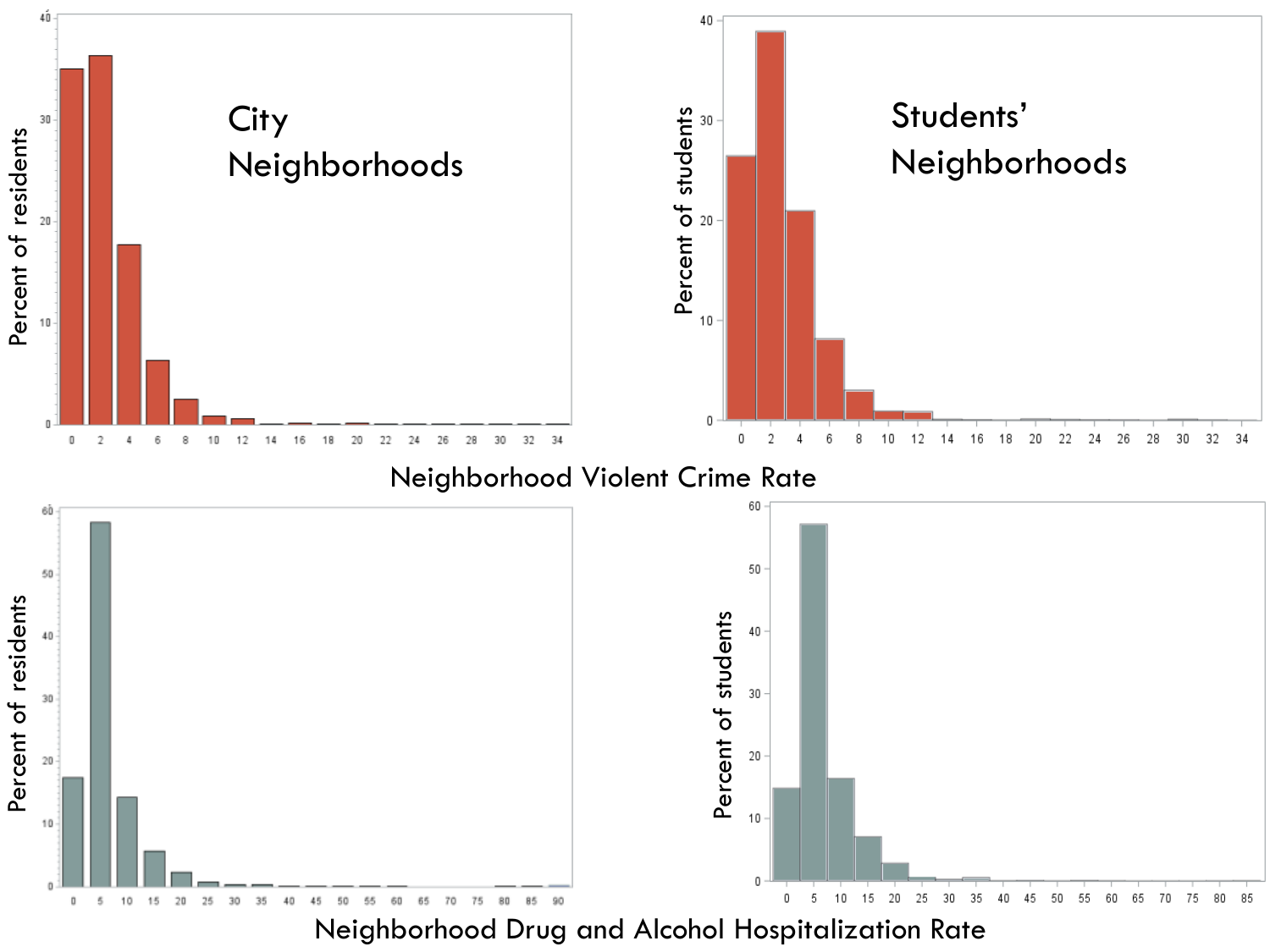# Average Crime Rates and Drug and Alcohol Rates Across Middle Schools

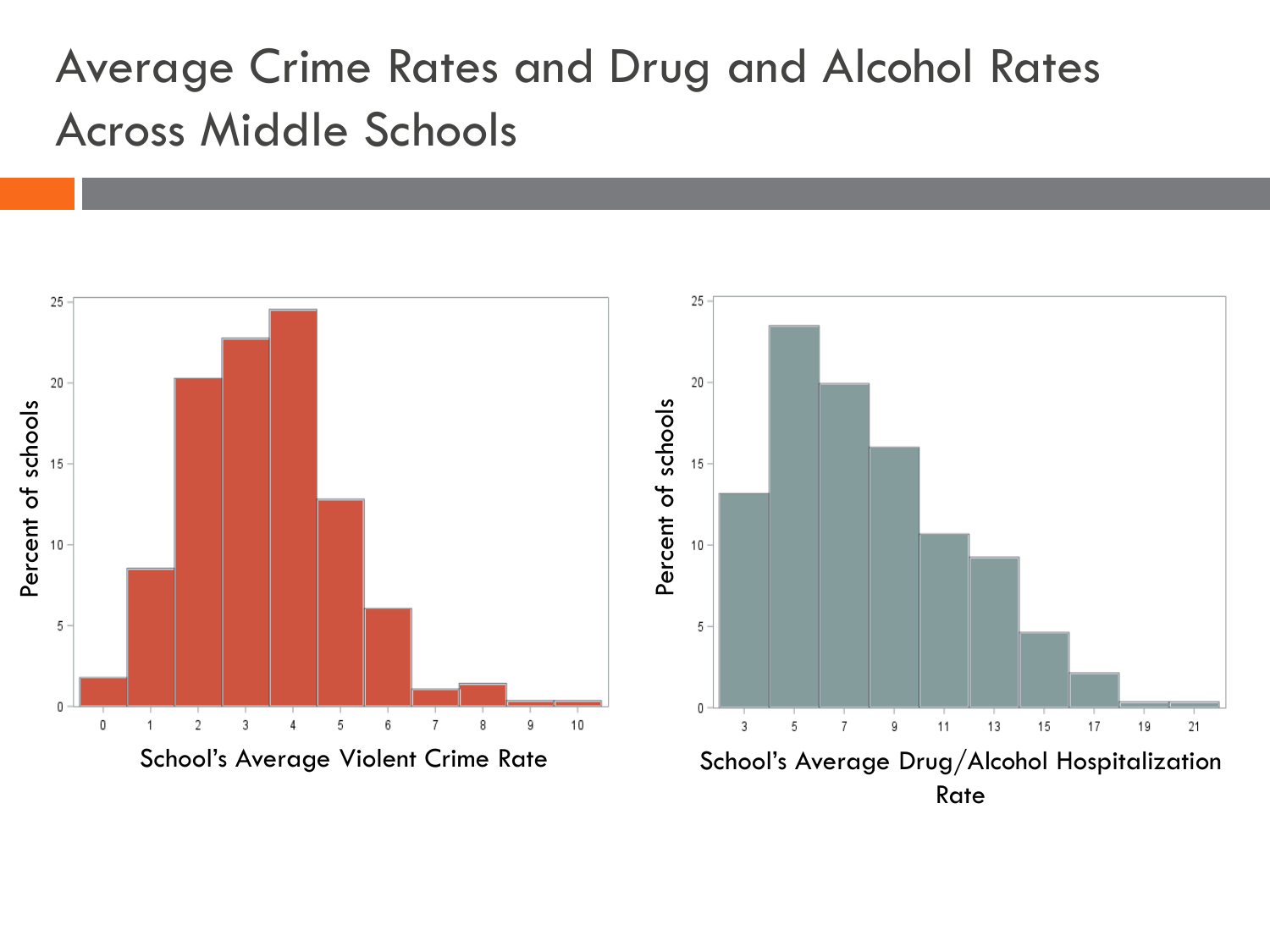### Four Characteristics of Low-SES Student Neighborhoods

- **Bottom quartile of income**: \$32K and below
- **Bottom quartile of educational attainment**: 13% or fewer residents who went to college
- **Top quartile of drug and alcohol rates**: 8 hospitalizations and above
- **Top quartile of crime**: 4 felonies and above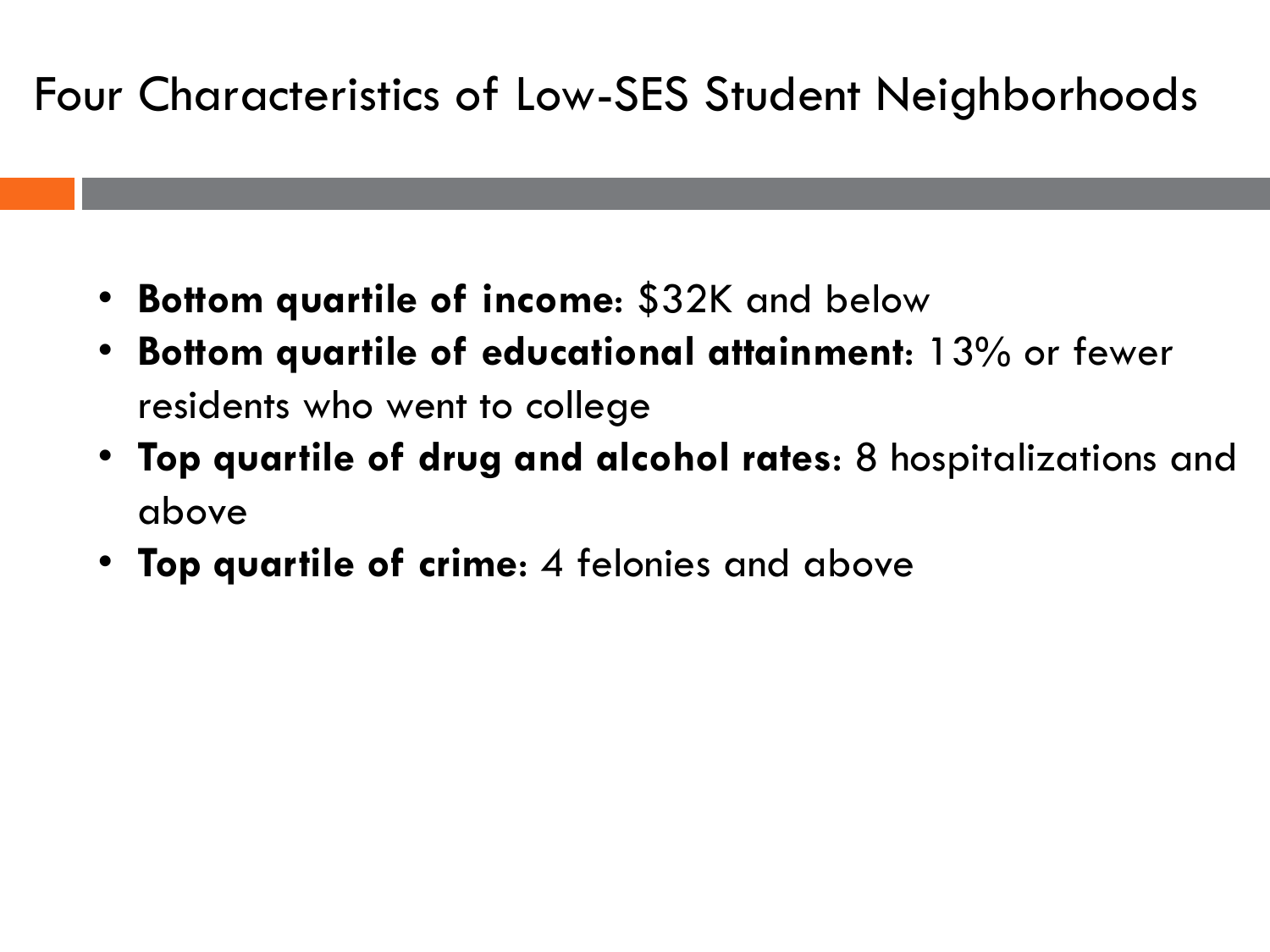**Two Ways to Look at the Distribution of Students from Low-SES Neighborhoods**

### **Across schools:**

**□** Are the majority of all students from a low-SES neighborhood concentrated in a small share of schools?

# **Within schools:**

**□** How many schools have a large percentage of their student population coming from low-SES neighborhoods?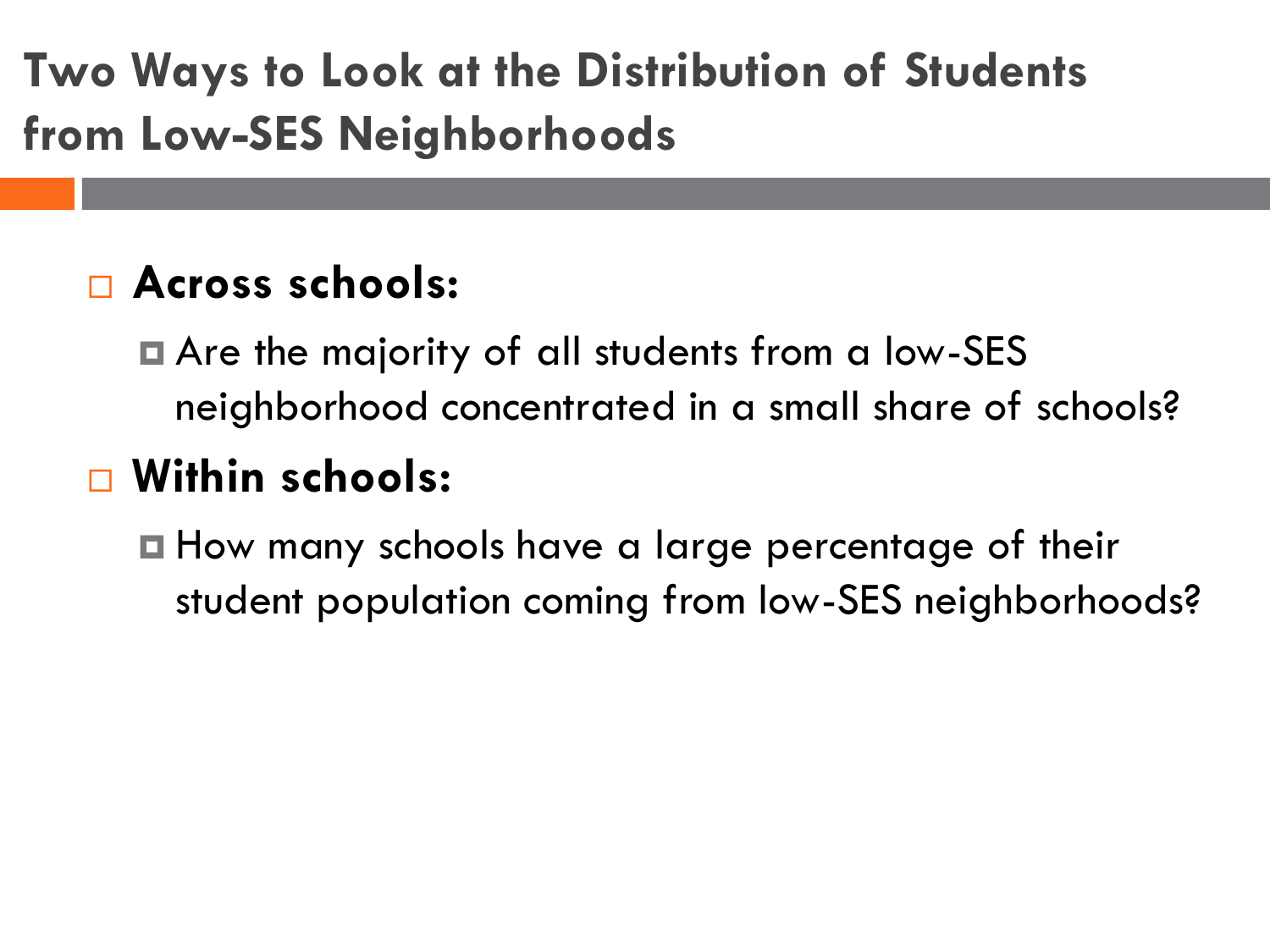#### **25 Percent of Middle Schools Serve Half of All Students from Neighborhoods with At Least One Low-SES Characteristic**



**Percent of Schools**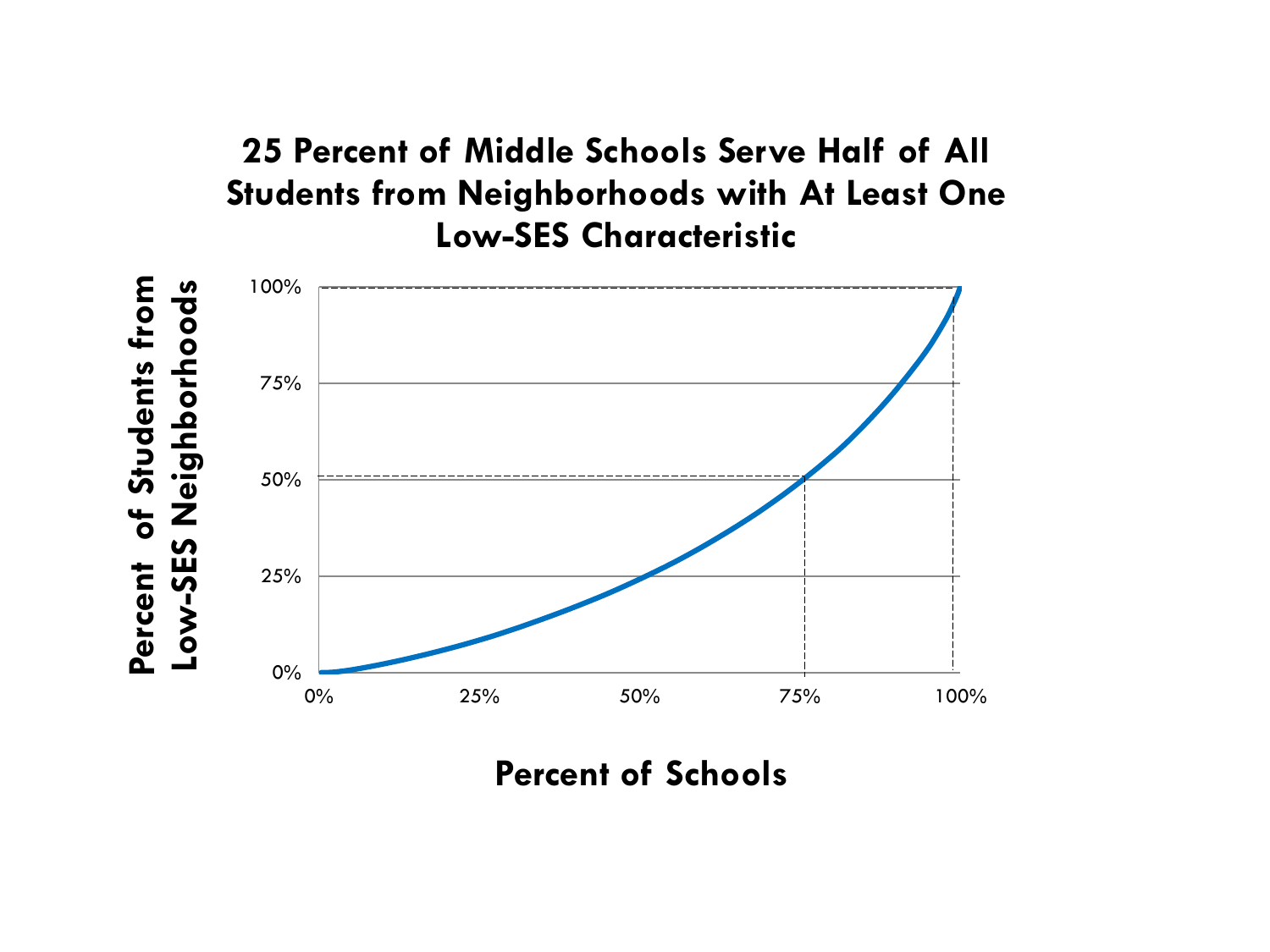# **Schools' Shares of Students from Low-SES Neighborhoods**

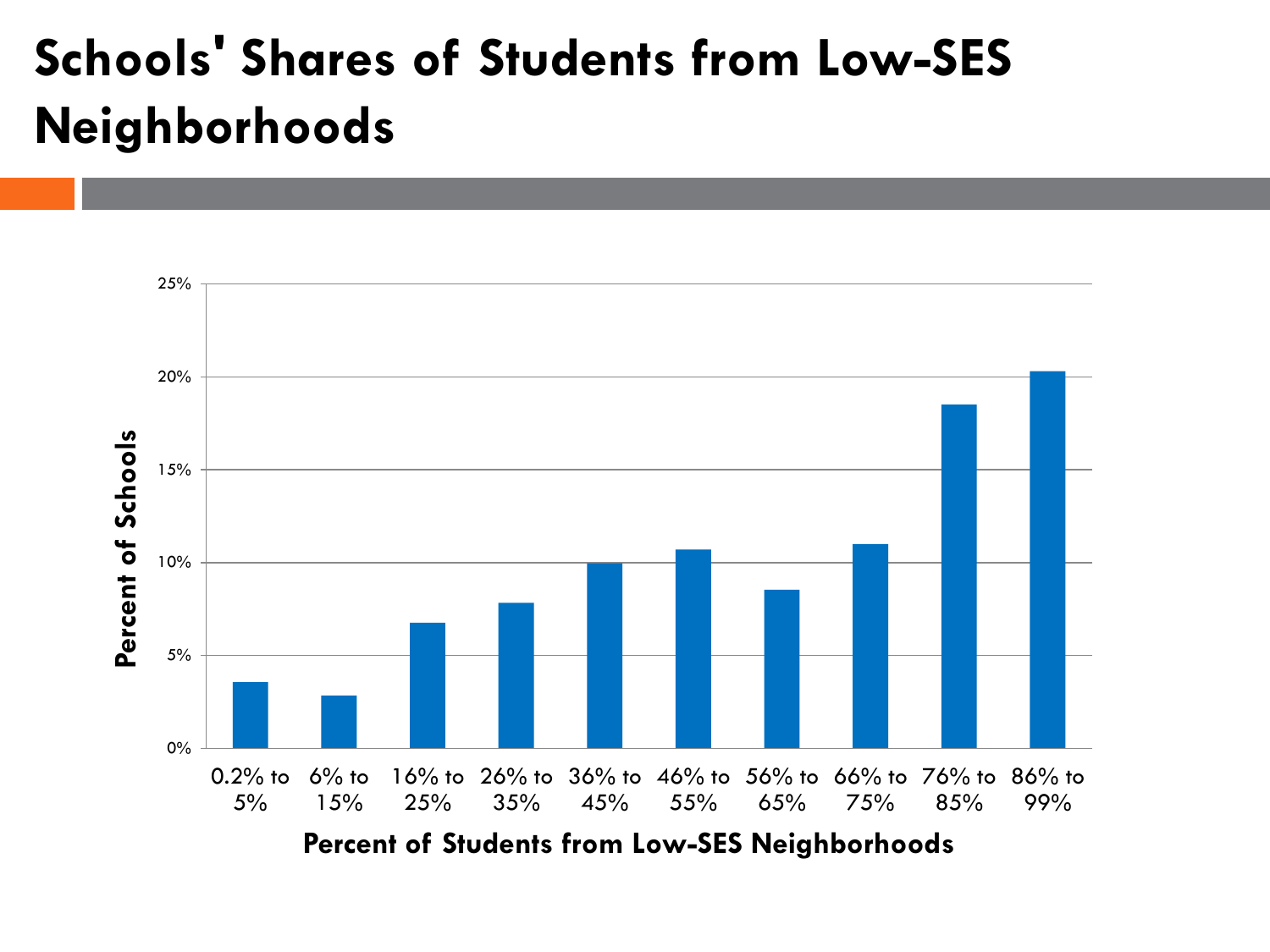# Main Findings

□ Our study elicited two main findings.

- A fraction of middle schools, 25 percent, serve half of all students from a low-SES neighborhood.
- When we look at the population in each school, we found students from low-SES neighborhoods comprised the majority of the student population in half of all middle schools.
	- In these 50 percent of schools, anywhere between two thirds to 99 percent of students came from neighborhoods with at least one low-SES characteristic.